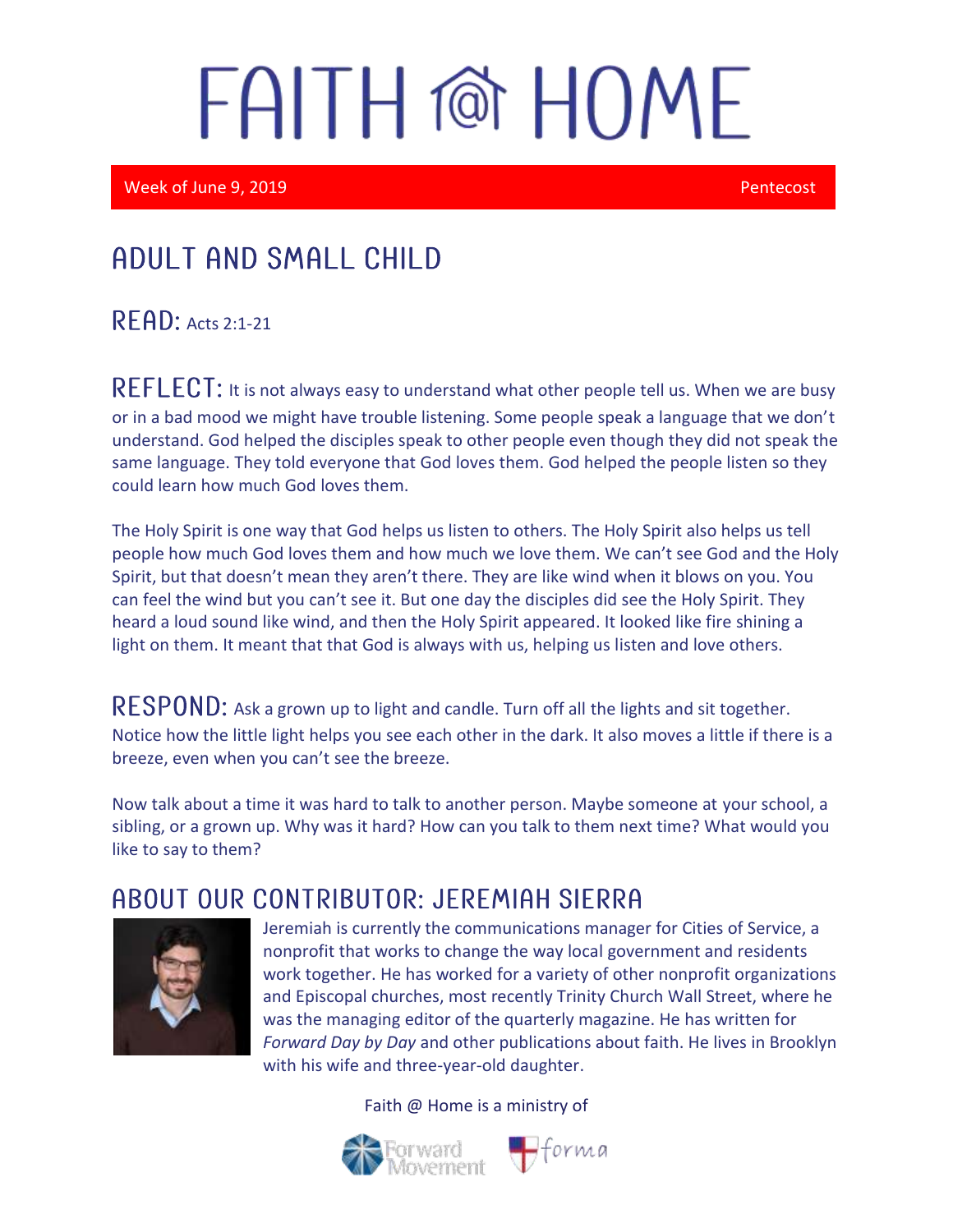Week of June 9, 2019 **Pentecost** 

i

I

### Adult and elementary

**READ:** Acts 2:1-4

REFLECT: During the Last Supper, Jesus tells his disciples about a special gift that God will send to them. But this gift doesn't come right away. Over the next three days, Jesus is crucified, buried, and then rises again on Easter. He spends time walking, talking, and breaking bread with the disciples, but still this gift awaits. Then Jesus ascends into heaven, leaving the disciples and returning to God the Father. Ten days after Jesus goes back into heaven, the disciples and other faithful followers gather for a special feast called Pentecost. Normally this is a time when people bring gifts to God, but on this special day, God keeps the promise and delivers the gift of the Holy Spirit. This gift was magnificent, flowing the breath of God in and through God's people on that Day of Pentecost and all through the centuries to today.

RESPOND: Pentecost is often regarded as the birthday of the Church—a day when God gave the people an incredible gift of the Holy Spirit. Ask an adult if you can celebrate the birthday of the Church in your home today. You might place a candle in a special dessert and maybe even sing "Happy Birthday" to the Church. Talk about the other gifts God has given you. Maybe you have the gift of intelligence or singing, athleticism or kindness. How can you use those gifts in a way that thanks God for giving them and shares God's love with others?

#### ABOUT OUR CONTRIBUTOR: RICHELLE THOMPSON



Richelle Thompson lives in the beautiful bluegrass of Kentucky, near Cincinnati, with her husband, their two children, a horse, a cat, and two dogs. She serves as the deputy director and managing editor of Forward Movement, a ministry of the Episcopal Church and publisher of the daily devotional, *Forward Day by Day*.



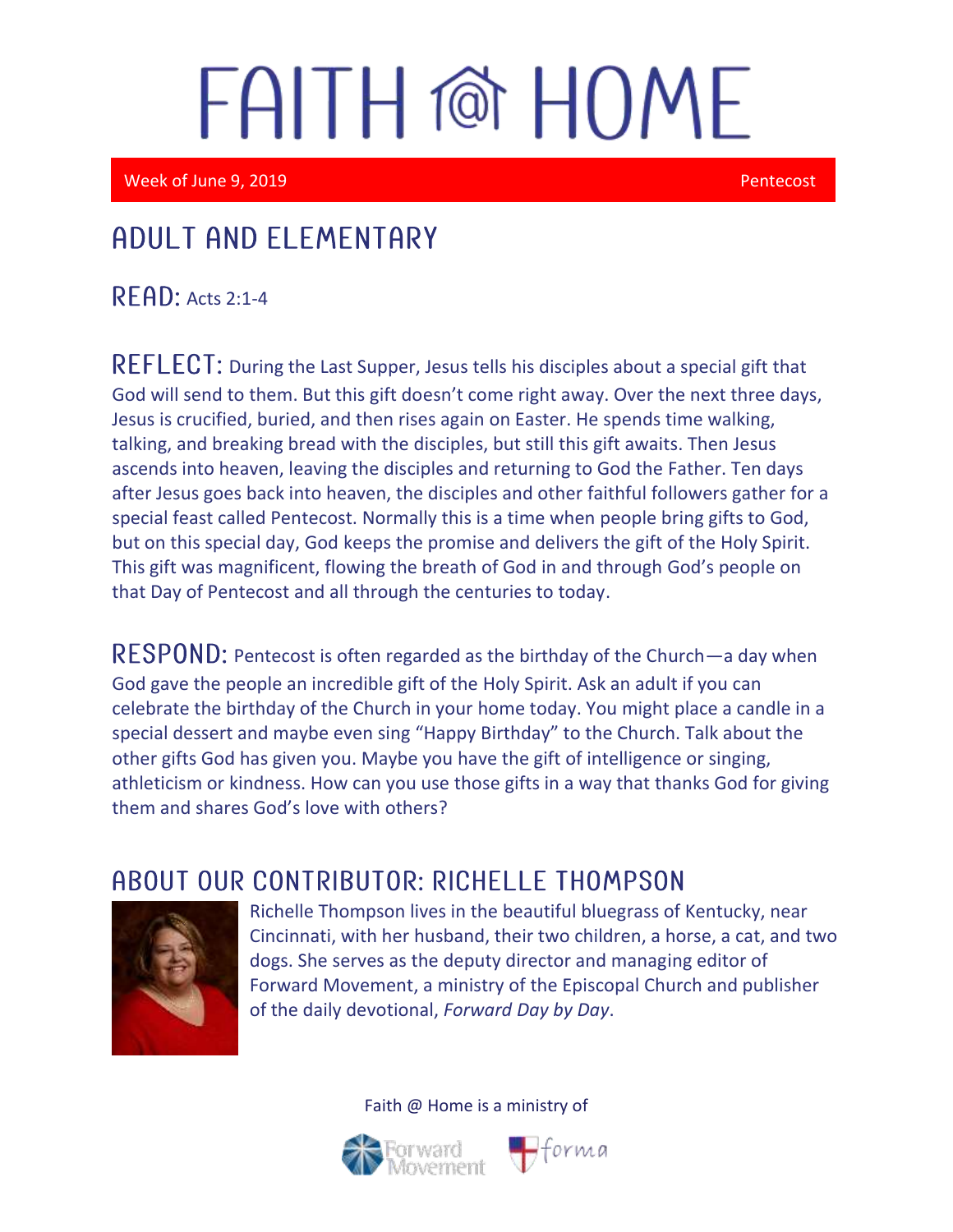Week of June 9, 2019 **Pentecost** Control of American Control of American Control of Pentecost

### Adult and youth

 $READ:$  John 14:8-17 (25-27)

REFLECT: As people of the Christian tradition, we have been given work to do. Jesus has taught us through his ministry that we are to radically love, care and be a witness of God's presence in the world. What keeps us going? What fuels us to do such good work? What keeps us on that way of love? Today in John's Gospel, Jesus tells the disciples that when He leaves, another "advocate" will come. This advocate is The Holy Spirit. The Holy Spirit is what will keep us bound together as a people, and therefore bound together with Him. The Holy Spirit will be what touches hearts, what opens our eyes, and what moves our feet to continue in the ministry that Christ has taught us to lead. Leading the work of reconciliation, leading the work of peace, leading the work of justice leading the work of providing healing love and grace to the other.

RESPOND: So easily, we can walk through life without recognizing Christ's love around us. Not only are we those who share that love to the other, but we also are recipients of such love. Where have you witnessed Christ this week? Where have you witnessed Christ this day? Take time to reflect on these questions with your friends or family and here how during our lives, Christ is present through the power of the Holy Spirit.

#### ABOUT OUR CONTRIBUTOR: CHRISTOPHER DECATUR



Christopher is a seminarian at Virginia Theological Seminary and a postulant in The Diocese of Ohio for holy orders. Prior to seminary, Chris served at Trinity Cathedral in Cleveland, OH as the Associate Minister for Children, Youth, Family, Young Adult and Campus Ministries. Chris also has served as "The Chair of The Subcommittee for Racial Reconciliation and Justice for The Standing Commission on Liturgy and Music." Chris comes from an undergraduate degree in Comparative Religion from Cleveland State University and years of studies and practicing of Early Childhood Education at both CSU and

as a student at The Catholic University of America. Chris is currently serving as The Outreach Coordinator for The Center for The Ministry of Teaching at Virginia Theological Seminary and a Catechist for Baptized for Life: An Episcopal Discipleship Initiative.